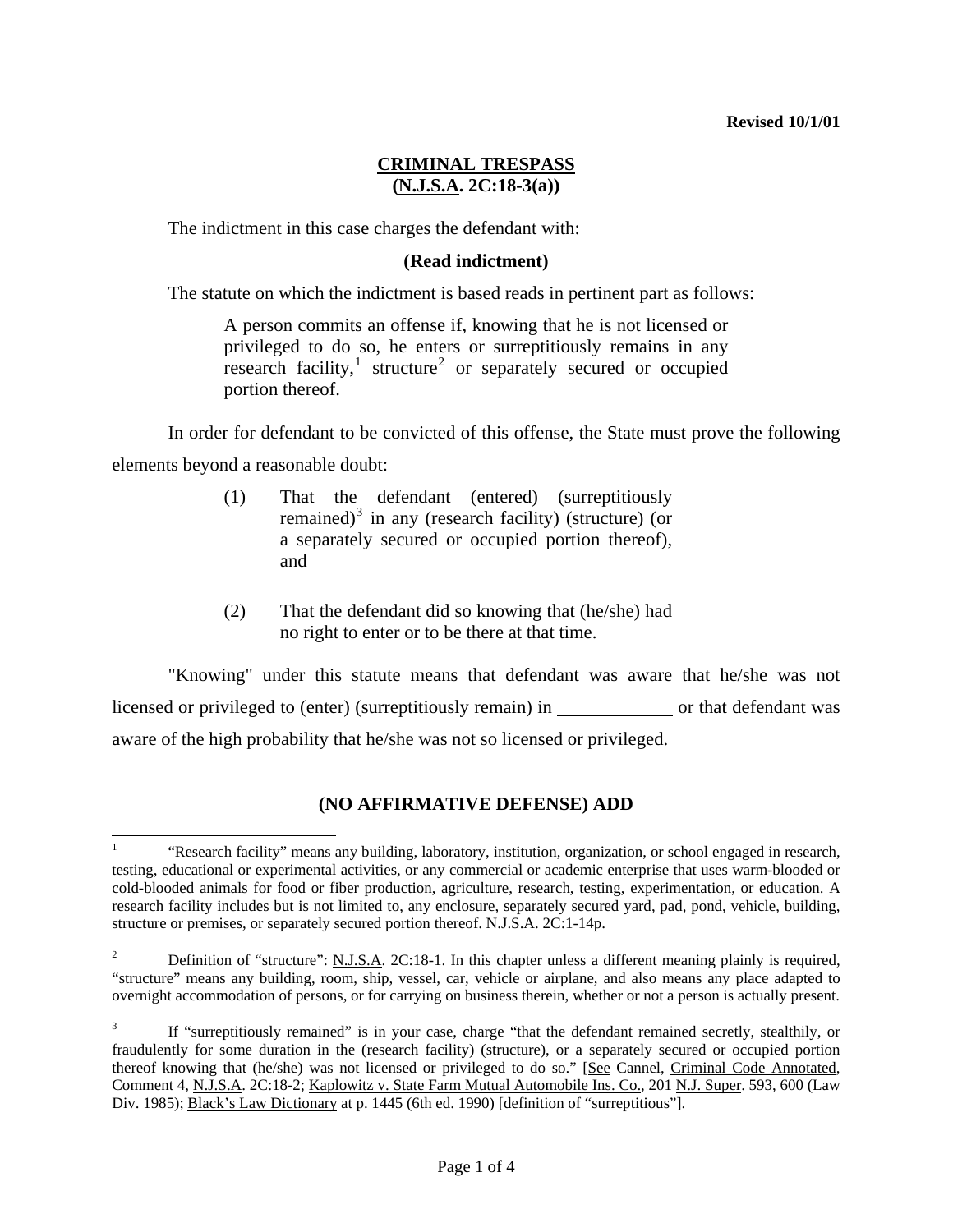#### **CRIMINAL TRESPASS (N.J.S.A. 2C:18-3(a))**

 If you find that the State has proven to you all of these elements beyond a reasonable doubt, then you must find defendant guilty. If the State has failed to prove any of these elements beyond a reasonable doubt, then you must find the defendant not guilty.

#### **(AFFIRMATIVE DEFENSES) ADD**

# Defendant **as part of his/her denial of guilt asserts that [CHOOSE APPLICABLE AFFIRMATIVE DEFENSE(S) FROM ALTERNATIVES BELOW]**:

(A) the (structure) (research facility) was abandoned.<sup>[4](#page-0-2)</sup> A (structure) (research facility) is "abandoned" when its legal owner has vacated it with no intention of returning or reclaiming it.<sup>[5](#page-1-1)</sup> It is the burden of the State to prove beyond a reasonable doubt that the (structure) (research facility) was not abandoned. Therefore, if you conclude that the State has proven all of the elements of the criminal trespass beyond a reasonable doubt, but you are still not satisfied beyond a reasonable doubt that the State has disproved the defendant's claim that the (structure) (research facility) was abandoned, you must find defendant not guilty. However, if you find that the State has proven all of the elements of the criminal trespass and has also proven beyond a reasonable doubt that the (structure) (research facility) was not abandoned, then you must find defendant guilty of criminal trespass.

#### **OR**

<span id="page-1-0"></span>(B) the (structure) (research facility) was open to members of the public and he/she complied with all lawful conditions imposed on access to or remaining in the (structure) (research facility) at the time that he/she entered (or remained in) it. It is the burden of the State to prove beyond a reasonable doubt that the (structure) (research facility) was not open to members of the public and/or that defendant did not comply with all lawful conditions imposed on access to or remaining in the (structure) (research facility) at the time that he/she entered (or remained in) it. Therefore, if you conclude that the State has proven all of the elements of the criminal trespass beyond a reasonable doubt, but you are still not satisfied beyond a reasonable

<span id="page-1-2"></span> $\overline{4}$ N.J.S.A. 2C:18-3d(1).

<span id="page-1-1"></span><sup>&</sup>lt;sup>5</sup> Black's Law Dictionary at p.2 (6th ed. 1990); <u>State v. Bailey, 97 N.J. Super</u>. 396, 400-401 (App. Div. 1967).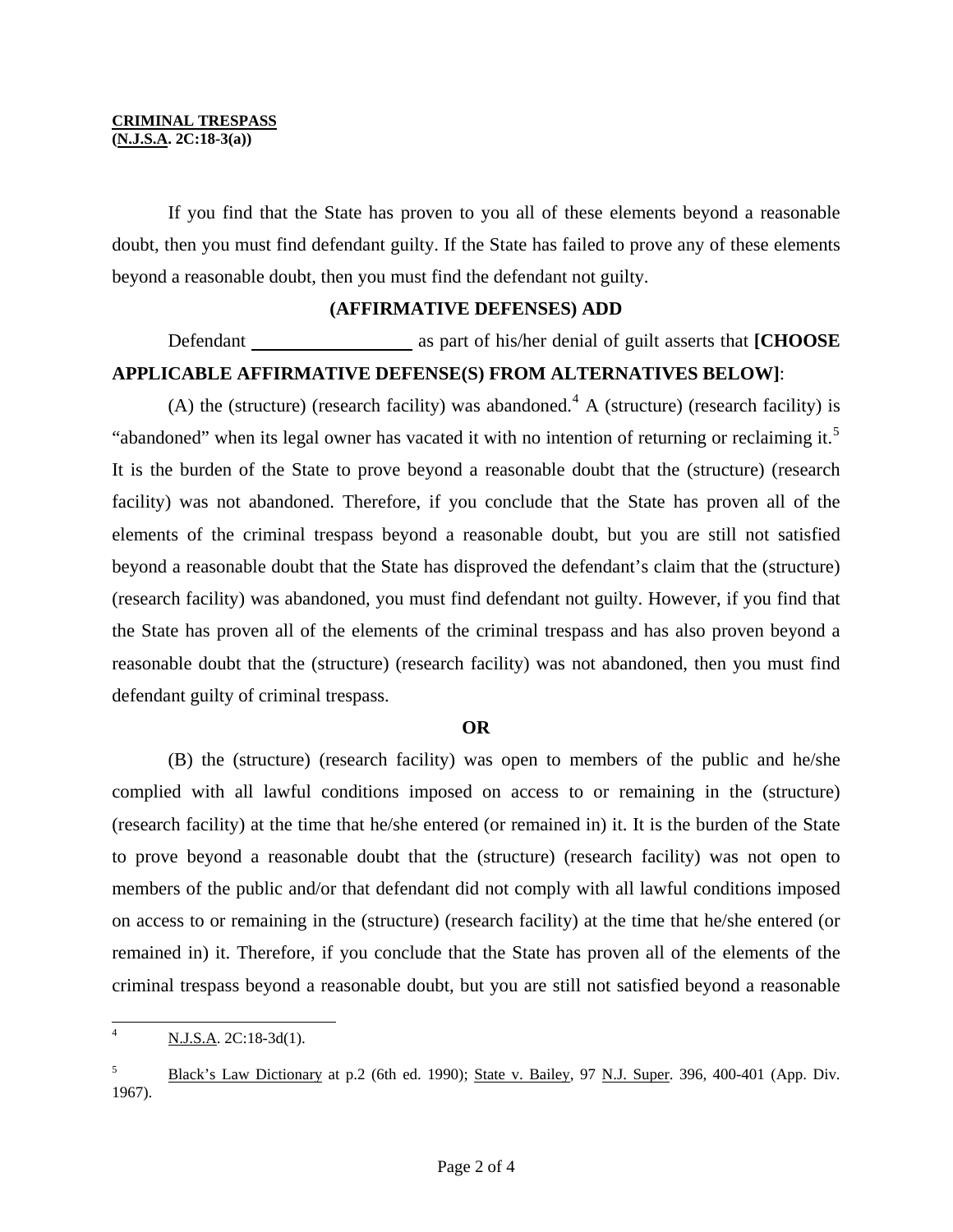#### **CRIMINAL TRESPASS**

**(N.J.S.A. 2C:18-3(a))** 

doubt that the State has disproved defendant's claim that the (structure) (research facility) was open to members of the public and defendant complied with all lawful conditions imposed on access to or remaining in the (structure) (research facility) at the time that he/she entered (or remained in) it, then you must find defendant not guilty. However, if you find that the State has proven all of the elements of the criminal trespass and has also proven beyond a reasonable doubt that the (structure) (research facility) was not open to members of the public and/or that defendant did not comply with all lawful conditions imposed on access to or remaining in the (structure) (research facility) at the time that he/she entered (or remained in) it, then you must find defendant guilty of criminal trespass.

#### **OR**

(C) He/She reasonably believed that the owner of the premises, (or other person authorized to give permission thereto), would have permitted him/her to enter or remain.<sup>[6](#page-1-2)</sup> It is the burden of the State to prove beyond a reasonable doubt that defendant did not reasonably believe that he/she would have been permitted by the owner (or other person empowered to permit access thereto) to enter (or remain). Therefore, if you conclude that the State has proven all of the elements of the criminal trespass beyond a reasonable doubt, but you are still not satisfied beyond a reasonable doubt that the State has disproved defendant's claim that he/she did have a reasonable belief that he/she would have been permitted or privileged to (enter) (remain), then you must find defendant not guilty. However, if you find that the State has proven all of the elements of the criminal trespass and has also proven beyond a reasonable doubt that defendant could not have reasonably believed that he/she would be permitted or privileged to enter (remain), then you must find defendant guilty of criminal trespass.

## **DEGREE [CHOOSE ALTERNATIVE(S), IF APPLICABLE][7](#page-2-0)**

<span id="page-2-1"></span> If and only if you find defendant guilty of criminal trespass, you must also determine whether the State has proven beyond a reasonable doubt that the offense was committed:

 $\overline{6}$ <sup>6</sup> N.J.S.A. 2C:18-3d(3).

<span id="page-2-0"></span><sup>7</sup> 2C:18-3a makes the offense a crime of the fourth degree if it is committed in a dwelling, a research facility, in a school, or on school property. Otherwise it is a disorderly persons offense.